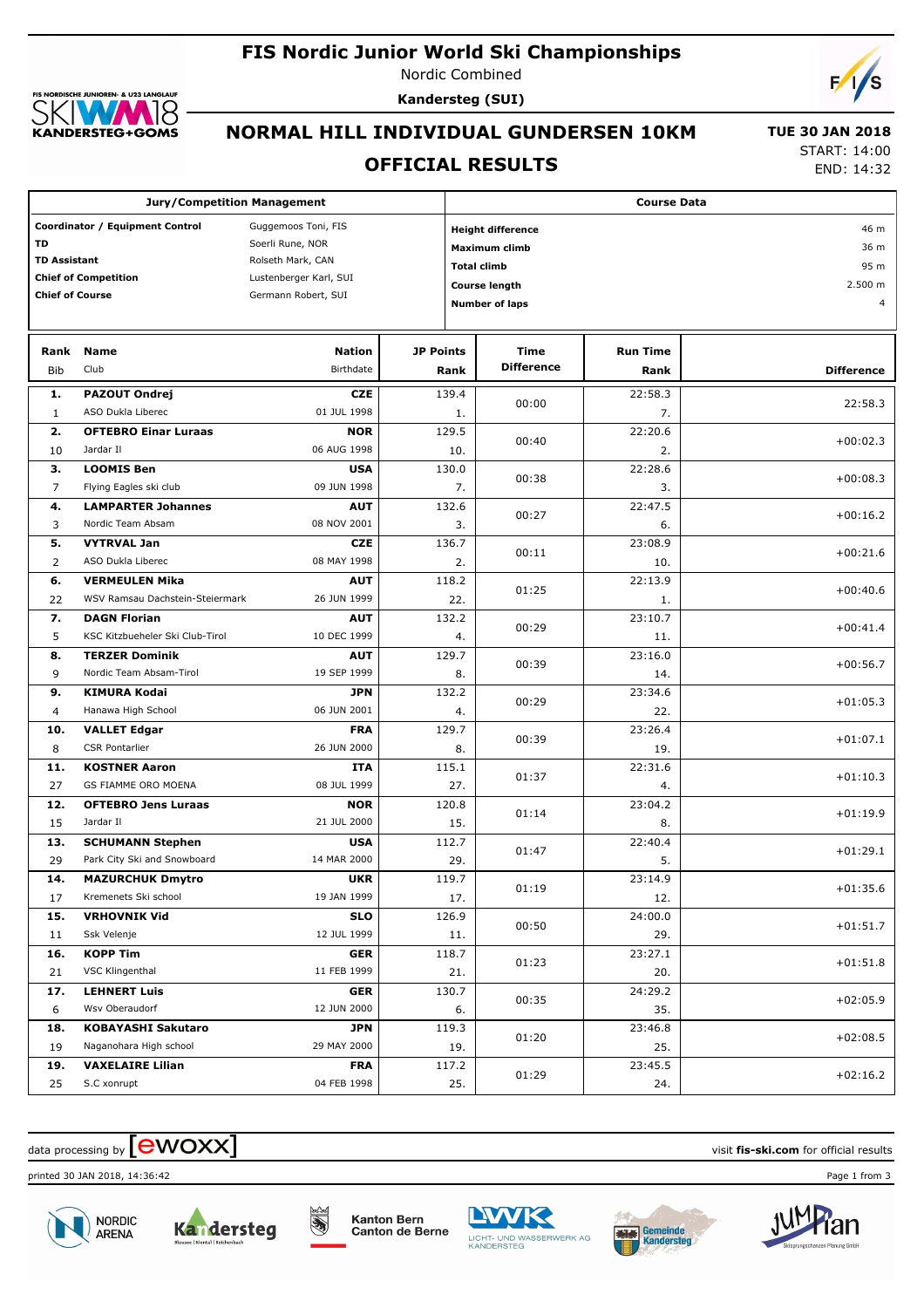



Nordic Combined **Kandersteg (SUI)**



## **NORMAL HILL INDIVIDUAL GUNDERSEN 10KM**

## **OFFICIAL RESULTS**

 **TUE 30 JAN 2018** START: 14:00

END: 14:32

| Rank<br><b>Bib</b> | <b>Name</b><br>Club                      | <b>Nation</b><br>Birthdate | JP Points<br>Rank | Time<br><b>Difference</b> | <b>Run Time</b><br>Rank | <b>Difference</b> |
|--------------------|------------------------------------------|----------------------------|-------------------|---------------------------|-------------------------|-------------------|
| 20.                | <b>SCHNURR Constantin</b>                | <b>GER</b>                 | 125.0             | 00:58                     | 24:26.9                 | $+02:26.6$        |
| 13                 | Sv Baiersbonn                            | 15 SEP 1998                | 13.               |                           | 34.                     |                   |
| FF 21.             | <b>TWARDOSZ Pawel</b>                    | <b>POL</b>                 | 115.6             | 01:35                     | 23:53.1                 | $+02:29.8$        |
| 26                 | Pks Olimpijczyk gilowice                 | 11 MAR 1998                | 26.               |                           | 28.                     |                   |
| FF 22.             | <b>SKOGLUND Andreas</b>                  | <b>NOR</b>                 | 114.1             | 01:41                     | 23:47.1                 | $+02:29.8$        |
| 28                 | Molde Og omegn if                        | 22 MAR 2001                | 28.               |                           | 26.                     |                   |
| 23.                | <b>BRECL Gasper</b>                      | <b>SLO</b>                 | 123.1             | 01:05                     | 24:31.8                 | $+02:38.5$        |
| 14                 | Ssk Velenje<br><b>PFORDTE Maximilian</b> | 18 NOV 1999                | 14.               |                           | 37.                     |                   |
| 24.                | WSV Gruena.                              | <b>GER</b><br>25 JUN 1998  | 118.8             | 01:22                     | 24:15.5                 | $+02:39.2$        |
| 20                 |                                          |                            | 20.<br>102.2      |                           | 30.                     |                   |
| 25.<br>37          | <b>SIEFF Mirco</b><br>LAVAZE 'VARENA     | ITA<br>10 APR 1998         | 37.               | 02:29                     | 23:15.8                 | $+02:46.5$        |
|                    |                                          |                            | 99.3              |                           | 13.                     |                   |
| 26.<br>40          | <b>ILVES Andreas</b><br>Elva Skiclub     | <b>EST</b><br>28 APR 2000  |                   | 02:40                     | 23:06.9                 | $+02:48.6$        |
|                    |                                          |                            | 40.               |                           | 9.                      |                   |
| 27.                | NIITTYKOSKI Otto                         | <b>FIN</b><br>13 MAR 2001  | 117.7             | 01:27                     | 24:25.2                 | $+02:53.9$        |
| 23                 | Ylistaron Kilpaveljet                    |                            | 23.               |                           | 32.                     |                   |
| 28.                | <b>IVANOV Vitalii</b>                    | <b>RUS</b><br>22 OCT 1998  | 108.4             | 02:04                     | 23:51.7                 | $+02:57.4$        |
| 34                 | S Peterburg KOR 1 TSSP Karelia           |                            | 34.               |                           | 27.                     |                   |
| 29.                | <b>FLATLA Kasper Moen</b><br>Jardar II   | <b>NOR</b><br>22 FEB 1999  | 119.7             | 01:19                     | 24:42.1                 | $+03:02.8$        |
| 18                 | <b>KIMURA Yoshihiro</b>                  |                            | 17.               |                           | 40.                     |                   |
| FF 30.<br>24       | Senshu Unv.                              | <b>JPN</b><br>24 JUL 1998  | 117.5             | 01:28                     | 24:41.4                 | $+03:11.1$        |
| FF 31.             | <b>KARHUMAA Waltteri</b>                 | <b>FIN</b>                 | 24.<br>98.0       |                           | 39.<br>23:23.4          |                   |
| 41                 | Ounasvaara Ski club                      | 07 JUN 2002                | 41.               | 02:46                     | 17.                     | $+03:11.1$        |
| 32.                | <b>KETTUNEN Atte</b>                     | <b>FIN</b>                 | 100.4             |                           | 23:34.5                 |                   |
| 38                 | Jyvaeskylae Ski club                     | 11 JAN 2000                | 38.               | 02:36                     | 21.                     | $+03:12.2$        |
| 33.                | <b>ZEMEK David</b>                       | <b>CZE</b>                 | 100.1             |                           | 23:36.9                 |                   |
| 39                 | ASO Dukla                                | 20 SEP 1999                | 39.               | 02:37                     | 23.                     | $+03:15.6$        |
| 34.                | <b>TYRODE Mael</b>                       | <b>FRA</b>                 | 89.0              |                           | 23:25.2                 |                   |
| 47                 | S.C les fourgs                           | 31 JUL 2000                | 47.               | 03:22                     | 18.                     | $+03:48.9$        |
| 35.                | <b>SHUMATE Jared</b>                     | <b>USA</b>                 | 82.5              |                           | 23:16.6                 |                   |
| 49                 | Park City Ski and Snowboard              | 06 MAR 1999                | 49.               | 03:48                     | 16.                     | $+04:06.3$        |
| 36.                | <b>KUDZIA Piotr</b>                      | <b>POL</b>                 | 126.7             |                           | 26:17.6                 |                   |
| 12                 | Lks Klimczok bystra                      | 18 NOV 2000                | 12.               | 00:51                     | 51.                     | $+04:10.3$        |
| 37.                | <b>MARIOTTI Domenico</b>                 | <b>ITA</b>                 | 96.5              |                           | 24:22.4                 |                   |
| 42                 | <b>GS MONTE GINER</b>                    | 09 OCT 2001                | 42.               | 02:52                     | 31.                     | $+04:16.1$        |
| 38.                | <b>ROCHAT Theo</b>                       | <b>FRA</b>                 | 79.0              |                           | 23:16.5                 |                   |
| 51                 | S.C xonrupt                              | 05 FEB 1999                | 51.               | 04:02                     | 15.                     | $+04:20.2$        |
| FF 39.             | <b>MALOVRH Matevz</b>                    | <b>SLO</b>                 | 110.7             |                           | 25:35.8                 |                   |
| 30                 | <b>NSK TRZIC FMG</b>                     | 21 AUG 1999                | 30.               | 01:55                     | 45.                     | +04:32.5          |
| 40.                | JELEN Ozbej                              | <b>SLO</b>                 | 91.8              |                           | 24:25.6                 |                   |
| 45                 | Ssk Velenje                              | 02 JUN 2000                | 45.               | 03:10                     | 33.                     | $+04:37.3$        |
| 41.                | <b>MILANIN Aleksandr</b>                 | <b>RUS</b>                 | 109.3             |                           | 25:40.7                 |                   |
| 32                 | Moscow UOR2                              | 17 MAR 2000                | 32.               | 02:00                     | 47.                     | $+04:42.4$        |
| FF 42.             | <b>PAROLARI Denis</b>                    | ITA                        | 91.7              |                           | 24:30.8                 |                   |
| 46                 | LAVAZE 'VARENA                           | 14 SEP 1998                | 46.               | 03:11                     | 36.                     | $+04:43.5$        |
| 43.                | <b>SZCZECHOWICZ Andrzej</b>              | <b>POL</b>                 | 104.0             |                           | 25:33.2                 |                   |
| 35                 | Ts Wisla zakopane                        | 14 SEP 2000                | 35.               | 02:22                     | 44.                     | $+04:56.9$        |
|                    |                                          |                            |                   |                           |                         |                   |

 $\alpha$  data processing by  $\boxed{\text{ewOX}}$ 

printed 30 JAN 2018, 14:36:42 Page 2 from 3





ें,